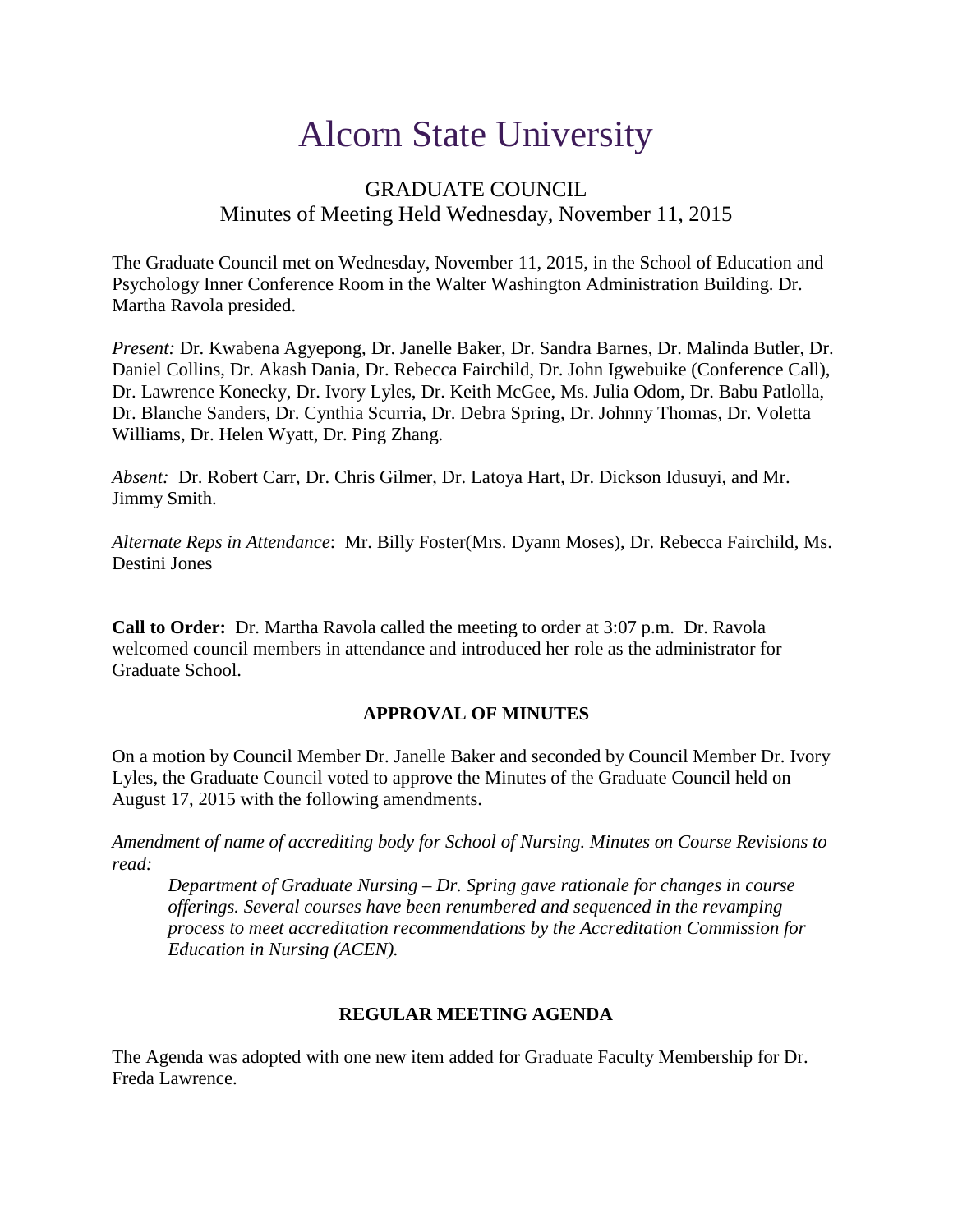#### **CURRICULUM**

#### **Program Revisions**

**All Non-Thesis Academic Tracks** – The Non-Thesis Option of non-binding of the research project was approved by the council. A copy of each student's research project will be submitted to the Graduate Studies Office to be added to the archives.

**School of Business** – Dr. Akash Dania gave an update on the Master of Business Administration to inform the council of the renaming structure. The School of Business Graduate Programs has one degree offering, Master of Business Administration with three Concentrations: General Business, Gaming Management, and Hospitality Management.

**Department of Health and Physical Education** – The proposal to extend exit requirements for the Athletic Administration and Coaching Program (Non-Teaching) was approved to require students to take a Competency Exam to meet graduation requirements.

## **GRADUATE FACULTY**

a) Graduate Faculty – Listed below are names of applicants who applied for graduate faculty membership and were approved by Graduate Council members:

#### **School of AREAS**

#### **Agriculture Department**

Dr. LaShunda Anderson Hodges ............Assistant Professor, Reappointment, ASU Associate Member Dr. Andra Johnson ...................... Associate Professor, New Appointment, ASU Full Member Dr. Avis Joseph................................. Assistant Professor, Reappointment, ASU Full Member

#### **Advanced Technology**

Dr. Freda Lawrence ........Assistant Professor, New Appointment, ASU Professional Affiliate

#### **School of Arts and Sciences**

#### **Mathematics and Computer Science**

Dr. Yong Wang...................Assistant Professor, New Appointment, ASU Associate Member

# **School of Education and Psychology**

# **Education and Psychology**

 Dr. Lakitta Johnson...........................Adjunct, New Appointment, ASU Professional Affiliate Dr. Felicia McGowan............... Assistant Professor, Reappointment, ASU Associate Member Dr. LaShawn Thompson .....Assistant Professor, New Appointment, ASU Associate Member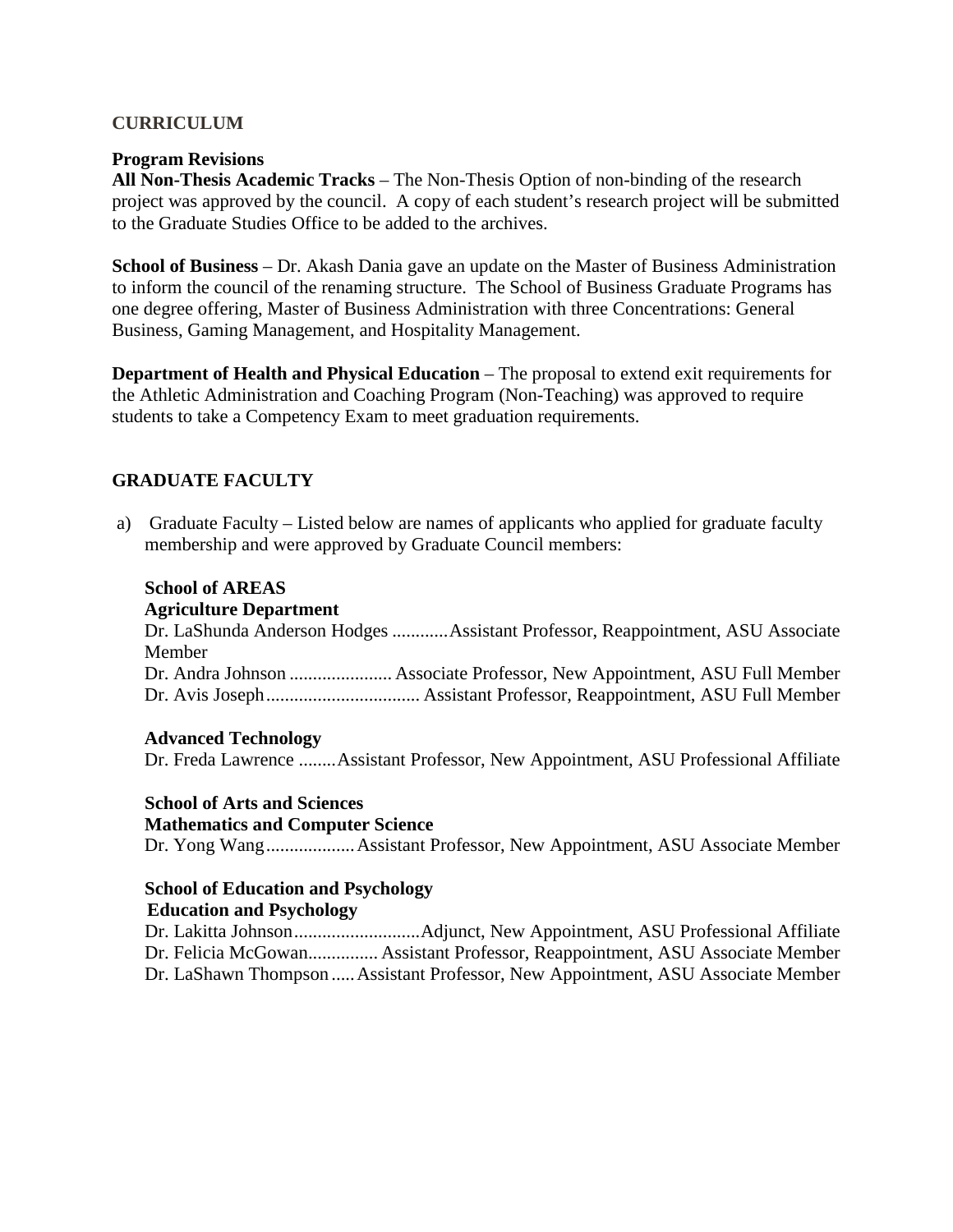#### **UNFINISHED BUSINESS AND GENERAL ORDERS**

- a) **Graduate Appeals Committee** Dr. Ravola shared an update with the council on the charge of this committee and the meeting schedule. The Appeals Committee will meet monthly to review appeals at Level 1 Graduate Studies and make decisions based on this review.
- b) **Non-Thesis Project** Dr. Ravola posed the question to council members to consider standard binding of the non-thesis research project. It was the consensus of council members to use spiral binding. All signatures on the Signature Page should be in black ink. Much discussion followed regarding the format and process for the non-thesis. This matter was tabled for further discussion at the next meeting to allow departments to discuss further to offer suggestions.

## **NEW BUSINESS**

- a) **Faculty Eligibility to Teach Graduate Courses** A review of the process for appointment of graduate faculty was shared with the council by Dr. Martha Ravola. Council Members were reminded before a faculty member can teach graduate level courses, the approval must be given by the council through application before the faculty teaches the first day of class. Each semester prior to the start of the semester the Graduate Class Schedule is reviewed to ensure departments are in compliance. Memberships are verified and departments in noncompliance are notified to submit the appropriate application for approval by the Graduate Council.
- b) **Graduate Council Sub-Committees**  Discussion was held on the need to develop a Policy Committee. The charge for this committee will be to review existing policies and make policy revisions for consideration of the council to improve business operations of the Graduate School. Departments were asked to submit recommendations of faculty to serve on this committee by November 18th.
- c) **Policy Governing Students Taking Classes Outside-** Item to be discussed at next council meeting.
- d) **Thesis Manual Guidelines –** The Thesis Manual has been reformatted to make it userfriendly. A digital draft will be sent to council members no later than November  $13<sup>th</sup>$  for comment no later than November  $20<sup>th</sup>$ . Following, the final document will be posted to the website.

#### **GOOD OF THE ORDER**

Dr. Akash Dania shared the MBA program has been restructured as of summer 2015 to meet Institutions of Higher Learning (IHL) requirements. The degree program offers three Concentrations: General Business, Gaming Management and Hospitality Management.